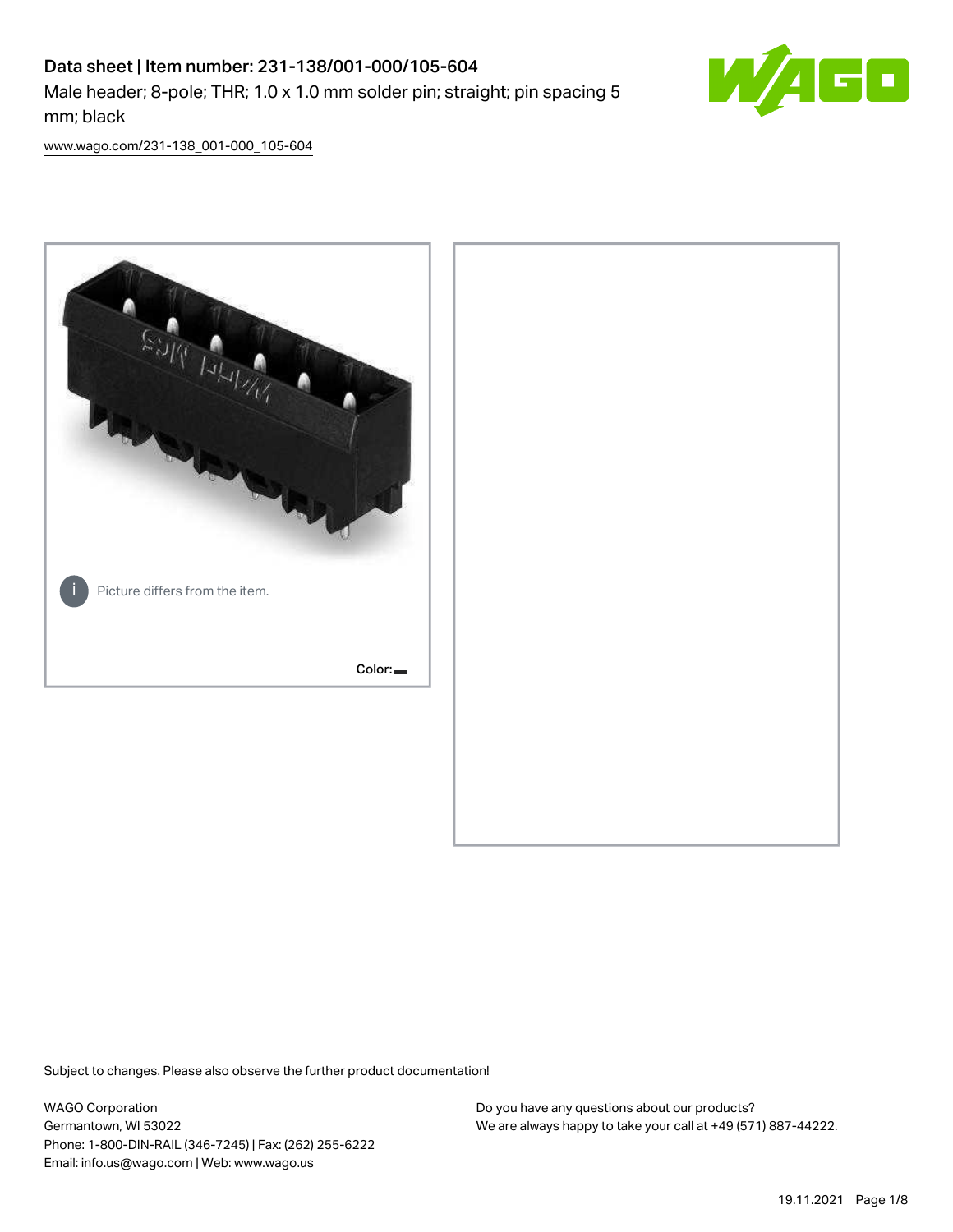

Dimensions in mm

 $L =$  (pole no.  $-1$ ) x pin spacing  $+8.2$  mm

#### Item description

- **THR** male headers for reflow soldering in SMT applications
- $\blacksquare$ Available in tape-and-reel packaging for automated pick-and-place PCB assembly
- $\blacksquare$ Also available in bulk packaging for manual placement
- $\blacksquare$ Male headers may be mounted horizontally or vertically
- **With coding fingers**

Subject to changes. Please also observe the further product documentation!

WAGO Corporation Germantown, WI 53022 Phone: 1-800-DIN-RAIL (346-7245) | Fax: (262) 255-6222 Email: info.us@wago.com | Web: www.wago.us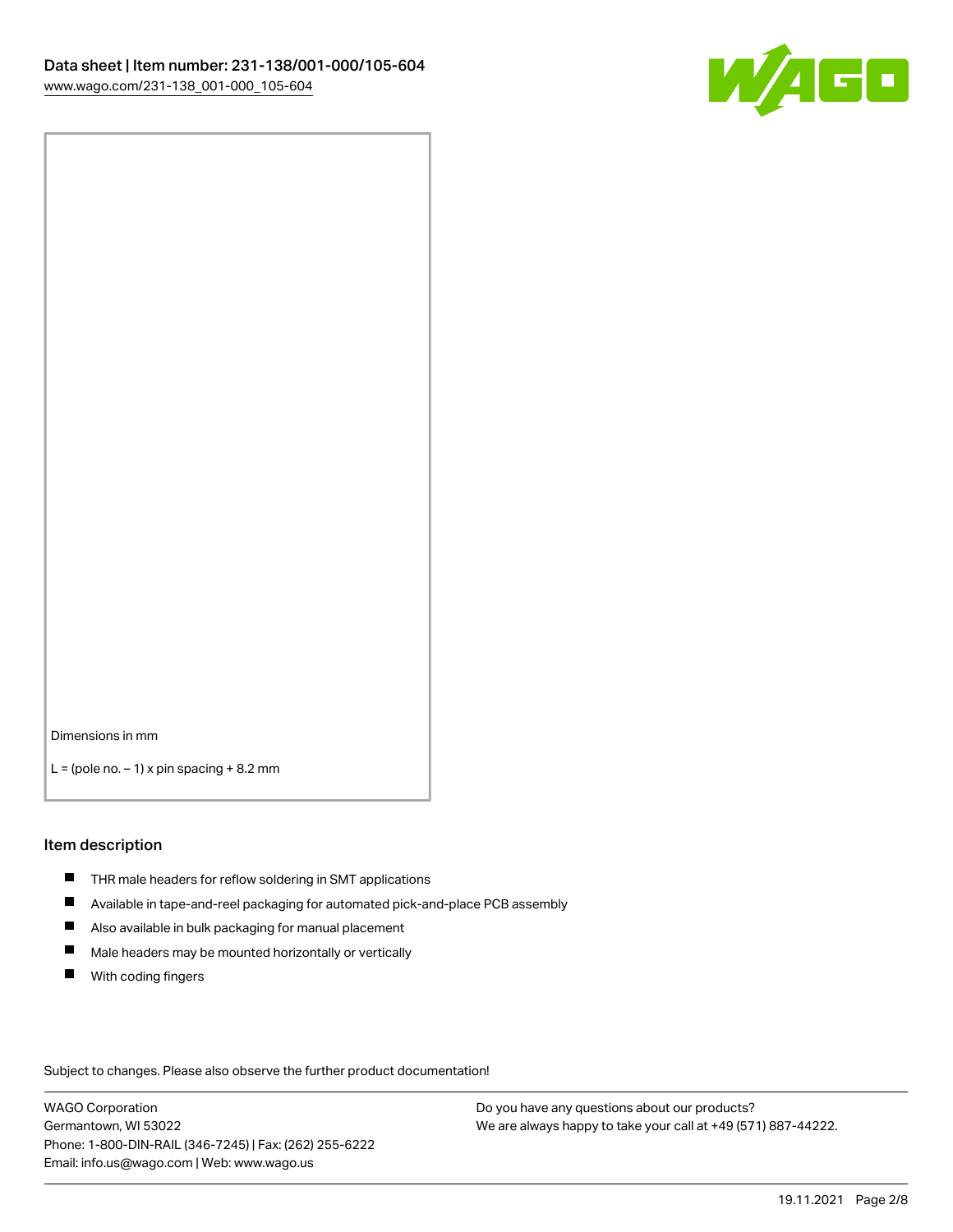

# Data Notes

| Safety information 1 | The MCS-MULTI CONNECTION SYSTEM includes connectors<br>without breaking capacity in accordance with DIN EN 61984. When<br>used as intended, these connectors must not be connected<br>/disconnected when live or under load. The circuit design should<br>ensure header pins, which can be touched, are not live when<br>unmated. |
|----------------------|-----------------------------------------------------------------------------------------------------------------------------------------------------------------------------------------------------------------------------------------------------------------------------------------------------------------------------------|
| Variants:            | Other pole numbers<br>Gold-plated or partially gold-plated contact surfaces<br>Other versions (or variants) can be requested from WAGO Sales or<br>configured at https://configurator.wago.com/                                                                                                                                   |

# Electrical data

## IEC Approvals

| Ratings per                 | IEC/EN 60664-1                                                       |
|-----------------------------|----------------------------------------------------------------------|
| Rated voltage (III / 3)     | 320 V                                                                |
| Rated surge voltage (III/3) | 4 <sub>kV</sub>                                                      |
| Rated voltage (III/2)       | 320 V                                                                |
| Rated surge voltage (III/2) | 4 <sub>kV</sub>                                                      |
| Nominal voltage (II/2)      | 630 V                                                                |
| Rated surge voltage (II/2)  | 4 <sub>kV</sub>                                                      |
| Rated current               | 12A                                                                  |
| Legend (ratings)            | (III / 2) $\triangleq$ Overvoltage category III / Pollution degree 2 |

# UL Approvals

| Approvals per                  | UL 1059 |
|--------------------------------|---------|
| Rated voltage UL (Use Group B) | 300 V   |
| Rated current UL (Use Group B) | 10 A    |
| Rated voltage UL (Use Group D) | 300 V   |
| Rated current UL (Use Group D) | 10 A    |

# Ratings per UL

| Rated voltage UL 1977 | 600 V |
|-----------------------|-------|
| Rated current UL 1977 | 10 A  |

| <b>WAGO Corporation</b>                                | Do you have any questions about our products?                 |
|--------------------------------------------------------|---------------------------------------------------------------|
| Germantown, WI 53022                                   | We are always happy to take your call at +49 (571) 887-44222. |
| Phone: 1-800-DIN-RAIL (346-7245)   Fax: (262) 255-6222 |                                                               |
| Email: info.us@wago.com   Web: www.wago.us             |                                                               |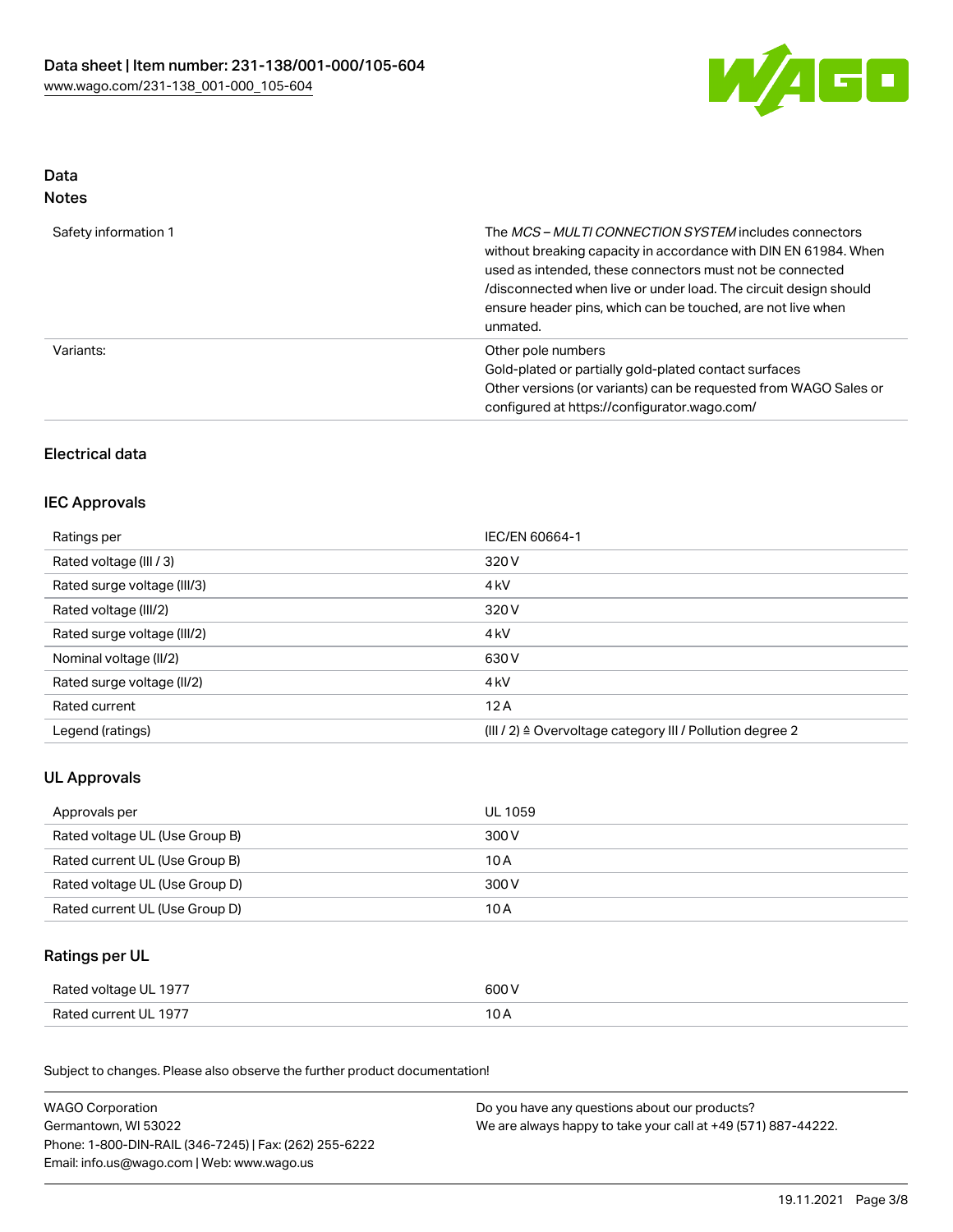

# CSA Approvals

| Approvals per                   | <b>CSA</b> |
|---------------------------------|------------|
| Rated voltage CSA (Use Group B) | 300 V      |
| Rated current CSA (Use Group B) | 10 A       |
| Rated voltage CSA (Use Group D) | 300 V      |
| Rated current CSA (Use Group D) | 10 A       |

# Connection data

| Total number of potentials |  |
|----------------------------|--|
| Number of connection types |  |
| Number of levels           |  |

#### Connection 1

| Number of poles |  |
|-----------------|--|
|-----------------|--|

# Physical data

| Pin spacing                        | 5 mm / 0.197 inch    |
|------------------------------------|----------------------|
| Width                              | 43.2 mm / 1.701 inch |
| Height                             | 14.4 mm / 0.567 inch |
| Height from the surface            | 12 mm / 0.472 inch   |
| Depth                              | 8.4 mm / 0.331 inch  |
| Solder pin length                  | $2.4 \text{ mm}$     |
| Solder pin dimensions              | $1 \times 1$ mm      |
| Plated through-hole diameter (THR) | $1.4$ $(+0.1)$ mm    |

## Plug-in connection

| Contact type (pluggable connector) | Male connector/plug |
|------------------------------------|---------------------|
| Connector (connection type)        | for PCB             |
| Mismating protection               | No                  |
| Mating direction to the PCB        | $90^{\circ}$        |
| Locking of plug-in connection      | Without             |

## PCB contact

| <b>PCB Contact</b>     | THR                                      |
|------------------------|------------------------------------------|
| Solder pin arrangement | over the entire male connector (in-line) |

| <b>WAGO Corporation</b>                                | Do you have any questions about our products?                 |
|--------------------------------------------------------|---------------------------------------------------------------|
| Germantown, WI 53022                                   | We are always happy to take your call at +49 (571) 887-44222. |
| Phone: 1-800-DIN-RAIL (346-7245)   Fax: (262) 255-6222 |                                                               |
| Email: info.us@wago.com   Web: www.wago.us             |                                                               |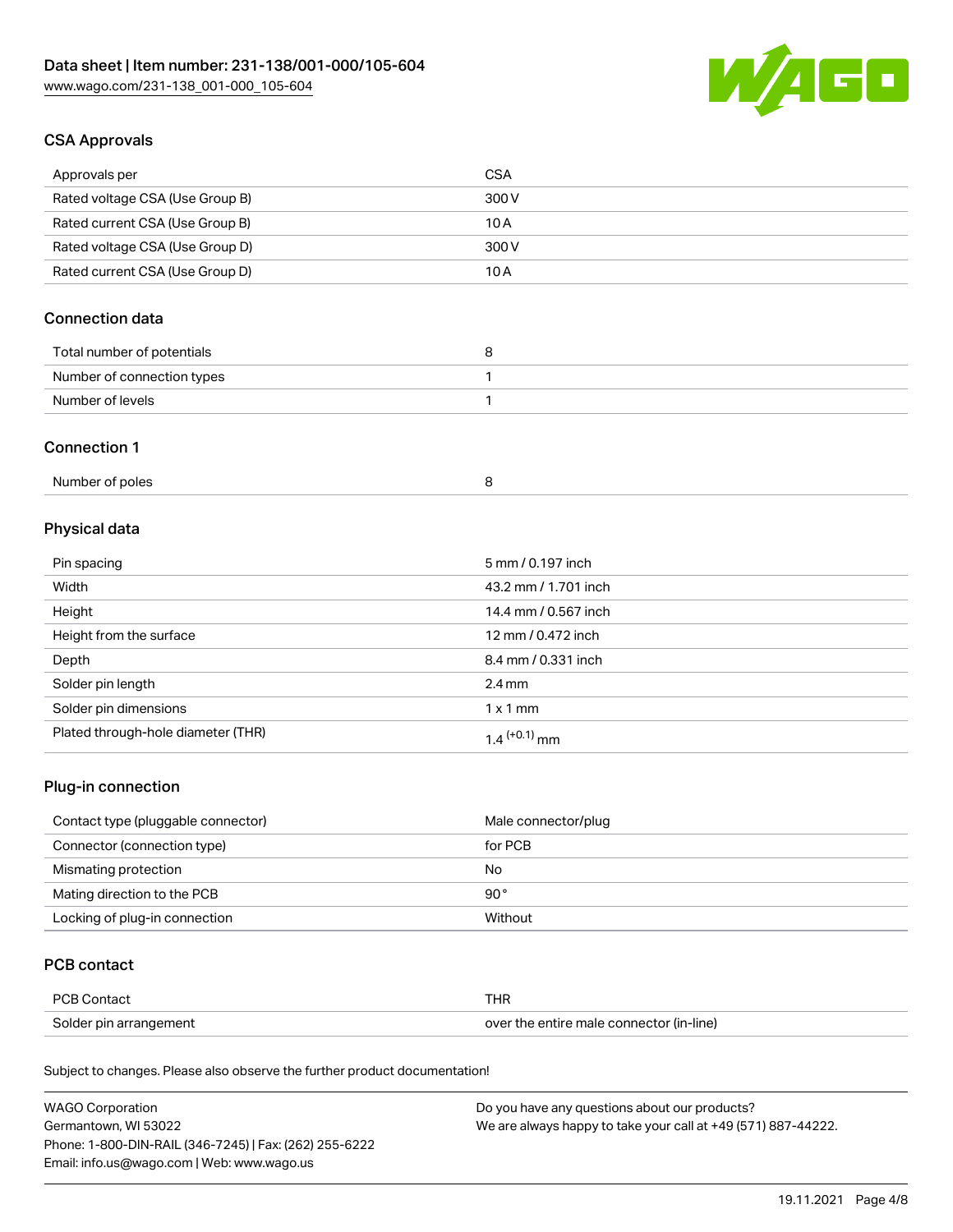

Number of solder pins per potential 1

### Material data

| Color                       | black                                  |
|-----------------------------|----------------------------------------|
| Material group              |                                        |
| Insulation material         | Polyphthalamide (PPA GF)               |
| Flammability class per UL94 | V <sub>0</sub>                         |
| Contact material            | Electrolytic copper (E <sub>Cu</sub> ) |
| Contact plating             | tin-plated                             |
| Fire load                   | 0.058 MJ                               |
| Weight                      | 2.7 g                                  |

### Environmental requirements

Limit temperature range  $-60... +100$  °C

#### Commercial data

| Product Group         | 3 (Multi Conn. System) |
|-----------------------|------------------------|
| PU (SPU)              | 100 Stück              |
| Packaging type        | box                    |
| Country of origin     | PL                     |
| <b>GTIN</b>           | 4044918847384          |
| Customs tariff number | 85366990990            |

## Approvals / Certificates

#### Country specific Approvals

| Logo | Approval                               | <b>Additional Approval Text</b> | Certificate<br>name |
|------|----------------------------------------|---------------------------------|---------------------|
|      | CВ<br>DEKRA Certification B.V.         | IEC 61984                       | NL-39756            |
|      | <b>CSA</b><br>DEKRA Certification B.V. | C <sub>22.2</sub>               | 1466354             |

#### Ship Approvals

|      | ABS      |                                 | ιУ۰                |
|------|----------|---------------------------------|--------------------|
| Logo | Approval | <b>Additional Approval Text</b> | name               |
|      |          |                                 | <b>Certificate</b> |

| <b>WAGO Corporation</b>                                | Do you have any questions about our products?                 |
|--------------------------------------------------------|---------------------------------------------------------------|
| Germantown, WI 53022                                   | We are always happy to take your call at +49 (571) 887-44222. |
| Phone: 1-800-DIN-RAIL (346-7245)   Fax: (262) 255-6222 |                                                               |
| Email: info.us@wago.com   Web: www.wago.us             |                                                               |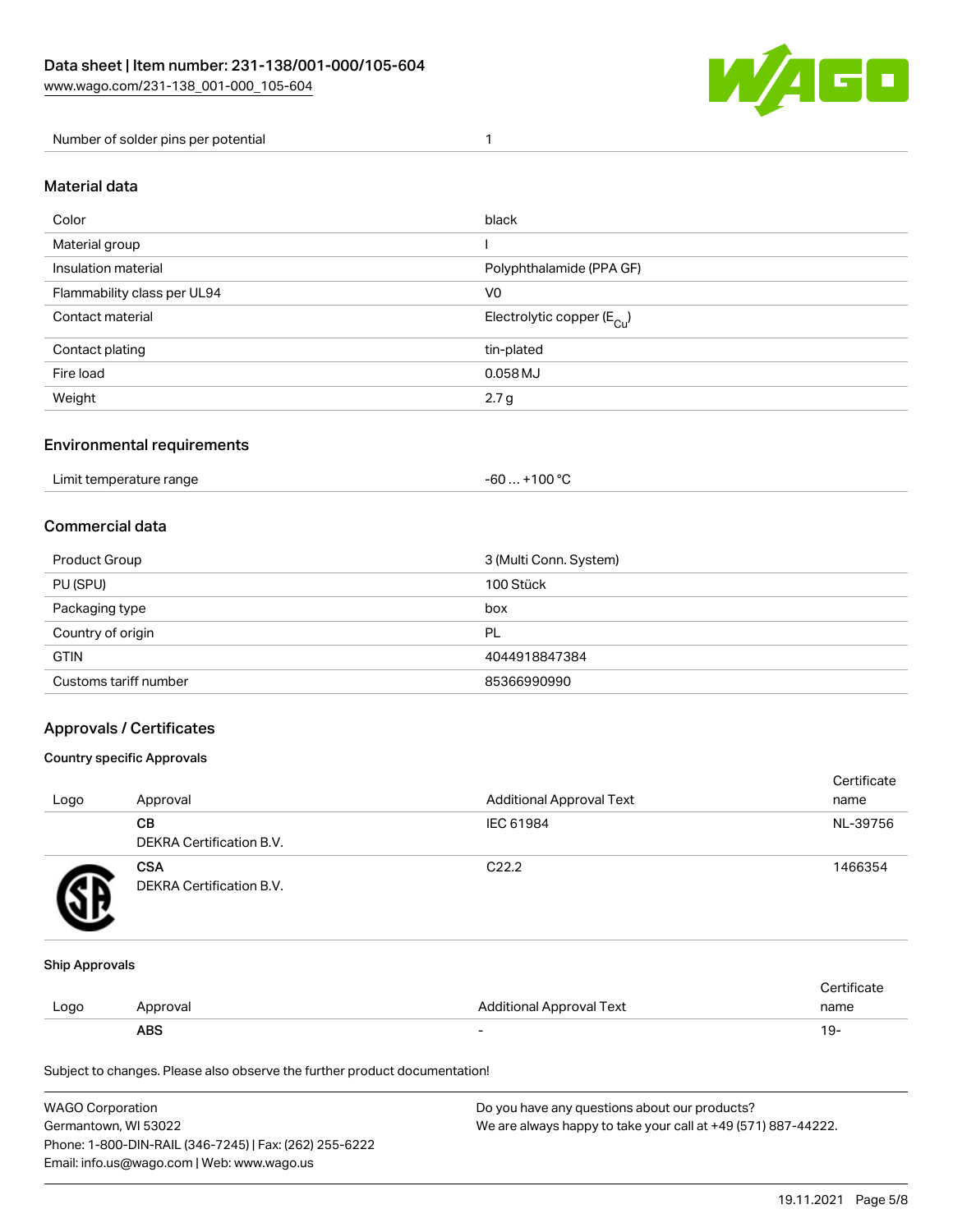

American Bureau of Shipping HG1869876-



PDA

| <b>UL-Approvals</b>  |                                                                                                          |                                 |                              |             |
|----------------------|----------------------------------------------------------------------------------------------------------|---------------------------------|------------------------------|-------------|
| Logo                 | Approval                                                                                                 | <b>Additional Approval Text</b> | name                         | Certificate |
|                      | UL<br>Underwriters Laboratories Inc.                                                                     | <b>UL 1059</b>                  | E45172                       |             |
|                      | UR<br>Underwriters Laboratories Inc.                                                                     | <b>UL 1977</b>                  | E45171                       |             |
| Counterpart<br>nnnng | Item no.231-108/026-000<br>Female plug; 8-pole; 12 AWG max; pin spacing 5 mm; 1 conductor per pole; gray |                                 | www.wago.com/231-108/026-000 |             |

# Optional accessories

| Coding             |                                                                  |                      |  |  |  |
|--------------------|------------------------------------------------------------------|----------------------|--|--|--|
| Intermediate plate |                                                                  |                      |  |  |  |
| a ya               | ltem no.: 231-500<br>Spacer; for formation of groups; light gray | www.wago.com/231-500 |  |  |  |
| Coding             |                                                                  |                      |  |  |  |
|                    | Item no.: 231-129<br>Coding key; snap-on type; light gray        | www.wago.com/231-129 |  |  |  |

# Downloads Documentation

| <b>Additional Information</b><br>Technical explanations | 2019 Apr 3 | pdf<br>2.0 MB   | Download |
|---------------------------------------------------------|------------|-----------------|----------|
| <b>THR Soldering Process</b>                            |            | pdf<br>548.2 kB | Download |

| <b>WAGO Corporation</b>                                | Do you have any questions about our products?                 |
|--------------------------------------------------------|---------------------------------------------------------------|
| Germantown, WI 53022                                   | We are always happy to take your call at +49 (571) 887-44222. |
| Phone: 1-800-DIN-RAIL (346-7245)   Fax: (262) 255-6222 |                                                               |
| Email: info.us@wago.com   Web: www.wago.us             |                                                               |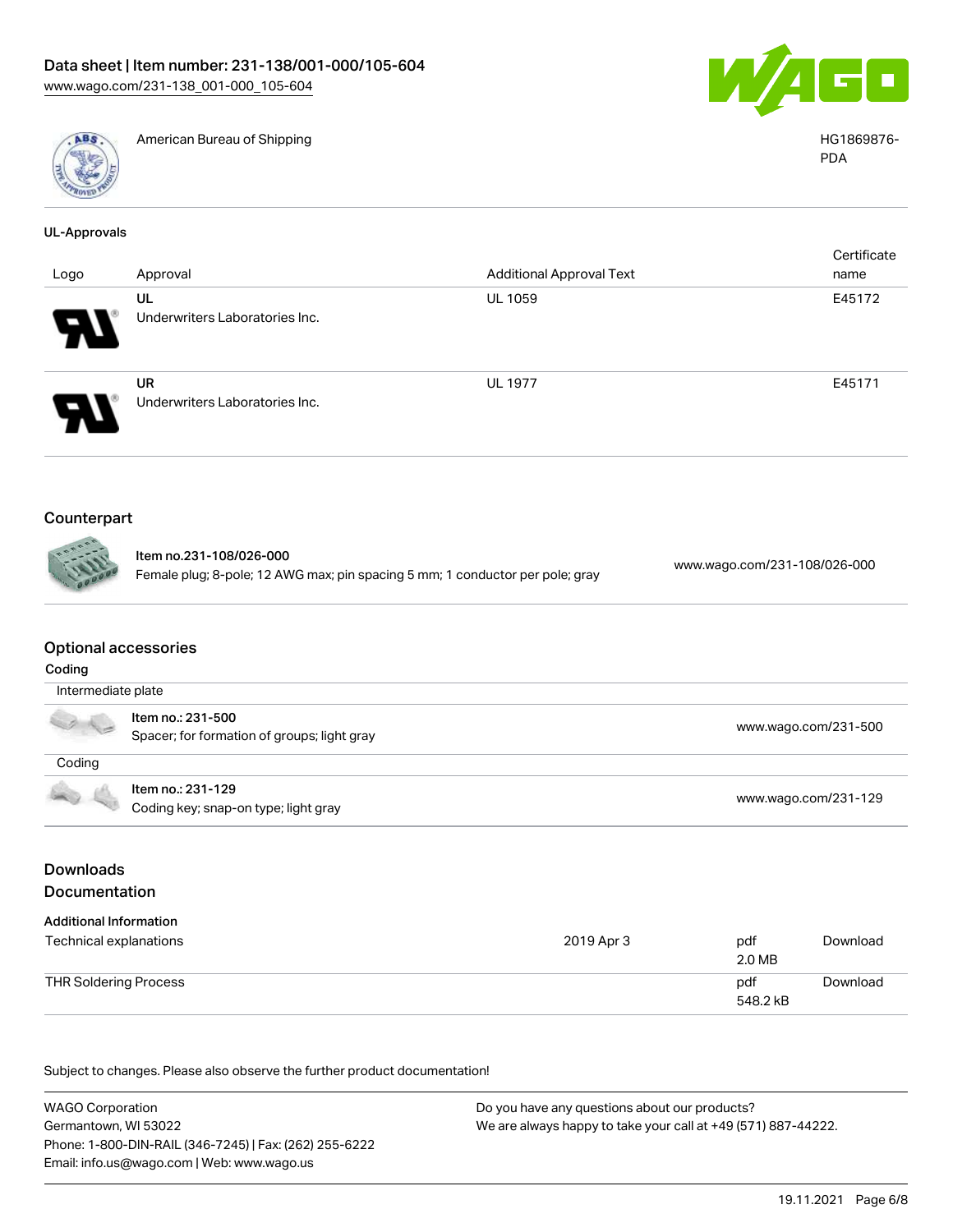

#### CAD files

#### CAE data

|            | EPLAN Data Portal 231-138/001-000/105-604                                                                                                                              | <b>URL</b> | Download |
|------------|------------------------------------------------------------------------------------------------------------------------------------------------------------------------|------------|----------|
| PCB Design |                                                                                                                                                                        |            |          |
|            | Symbol and Footprint 231-138/001-000/105-604                                                                                                                           | <b>URL</b> | Download |
|            | CAx data for your PCB design, consisting of "schematic symbols and PCB footprints",<br>allow easy integration of the WAGO component into your development environment. |            |          |
|            | Supported formats:                                                                                                                                                     |            |          |
| ш          | Accel EDA 14 & 15                                                                                                                                                      |            |          |
| Ш          | Altium 6 to current version                                                                                                                                            |            |          |
| ш          | Cadence Allegro                                                                                                                                                        |            |          |
| ш          | DesignSpark                                                                                                                                                            |            |          |
| ш          | Eagle Libraries                                                                                                                                                        |            |          |
| ш          | KiCad                                                                                                                                                                  |            |          |
| Ш          | Mentor Graphics BoardStation                                                                                                                                           |            |          |
| ш          | Mentor Graphics Design Architect                                                                                                                                       |            |          |
| ш          | Mentor Graphics Design Expedition 99 and 2000                                                                                                                          |            |          |
| ш          | OrCAD 9.X PCB and Capture                                                                                                                                              |            |          |
| ш          | PADS PowerPCB 3, 3.5, 4.X, and 5.X                                                                                                                                     |            |          |
| ш          | PADS PowerPCB and PowerLogic 3.0                                                                                                                                       |            |          |
| ш          | PCAD 2000, 2001, 2002, 2004, and 2006                                                                                                                                  |            |          |
| ш          | Pulsonix 8.5 or newer                                                                                                                                                  |            |          |
|            | <b>STL</b>                                                                                                                                                             |            |          |
| ш          | 3D STEP                                                                                                                                                                |            |          |
| п          | TARGET 3001!                                                                                                                                                           |            |          |
| ш          | View Logic ViewDraw                                                                                                                                                    |            |          |
|            | Quadcept                                                                                                                                                               |            |          |
| Ш          | Zuken CadStar 3 and 4                                                                                                                                                  |            |          |
| ш          | Zuken CR-5000 and CR-8000                                                                                                                                              |            |          |
|            | PCB Component Libraries (EDA), PCB CAD Library Ultra Librarian                                                                                                         |            |          |

#### Environmental Product Compliance

#### Compliance Search

Subject to changes. Please also observe the further product documentation!

WAGO Corporation Germantown, WI 53022 Phone: 1-800-DIN-RAIL (346-7245) | Fax: (262) 255-6222 Email: info.us@wago.com | Web: www.wago.us